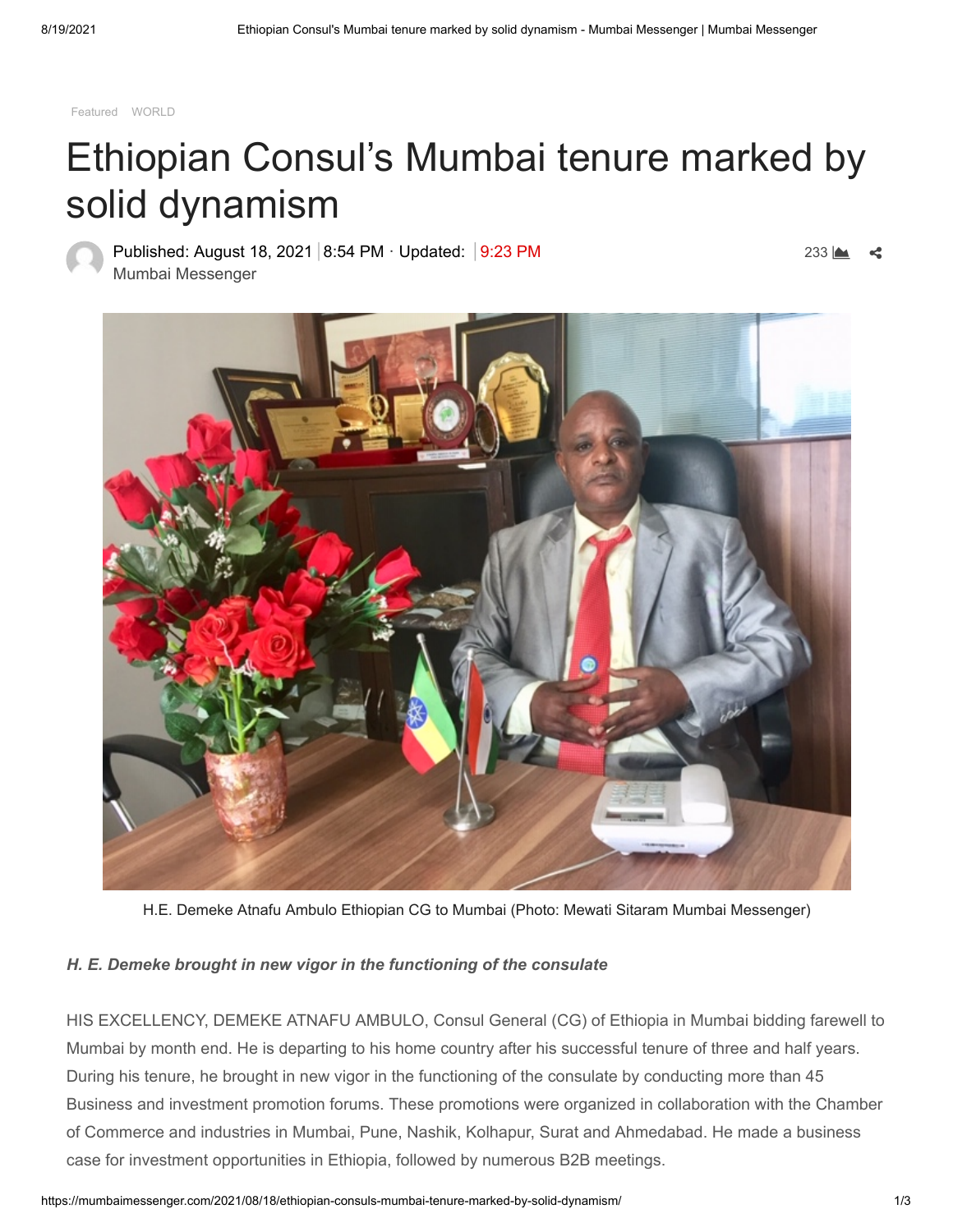## 8/19/2021 Ethiopian Consul's Mumbai tenure marked by solid dynamism - Mumbai Messenger | Mumbai Messenger

During his times in Mumbai, pre-investment visit to Ethiopia was untaken by more than Ninety (90) Indian companies, of which 50 has received investment license and undertaking investments in various sectors including pharmaceuticals, textile, garments, mining, plastics, agro processing, etc.

CG helped establish a good working relationship with Indian imports of soya bean, agricultural products and other products including precious and semi-precious stones, hides and skins, etc. He contributed to the increase of Ethiopian exports to India, from 55 million US \$ in 2018-2019 to 96 million US \$ in 2019-2020, which is really commanding.



H.E. Demeke Atnafu Ambulo CG with Dr. Tizita Mulugeta Ethiopian Ambassador to India (Photo: Mewati Sitaram Mumbai Messenger)

In collaboration with Indian Chamber of Commerce Industry, he organized five business delegations comprising more than 200 companies from India to Ethiopia. These prominent incumbents included members of Jain International, Trade Organization (JITO), members of International Textile machinery exhibition (ITME) society and members of Indo-African Chamber of Commerce. He also took specialized Doctors from South Pune Rotary Club to conduct free endoscope surgery in Ethiopia which was well appreciated in both the countries.

His initiatives have resulted in deepening and elevating the business and investment partnership between Ethiopia and India. While speaking to *Sitaram Mewati, Editor in Chief, Mumbai Messenger Newspaper,* he said, "It is an honor and a responsibility to represent Ethiopia as Consul General anywhere in the world. But it is a special privilege to be the Ethiopian CG to Mumbai in India. The past three and half years have been the most remarkable and fulfilling period of my professional life. During my tenure as CG, I ensured that both countries mutually benefited in all areas and mutual growth should be initiated. Indeed there is huge opportunity for both nations to grow and I am sure that this growth will continue in a period to come."

CG added "As with many Ethiopians, Indian civilization – its unique culture and amazing people – has long touched me. I have been fortunate to be part of the Indo Ethiopian relationship for the last several years. Serving as CG and being directly involved in expanding the relationship at every level has been a tremendously rewarding experience. I have tried my best to be worthy of this great opportunity to contribute to our partnership".